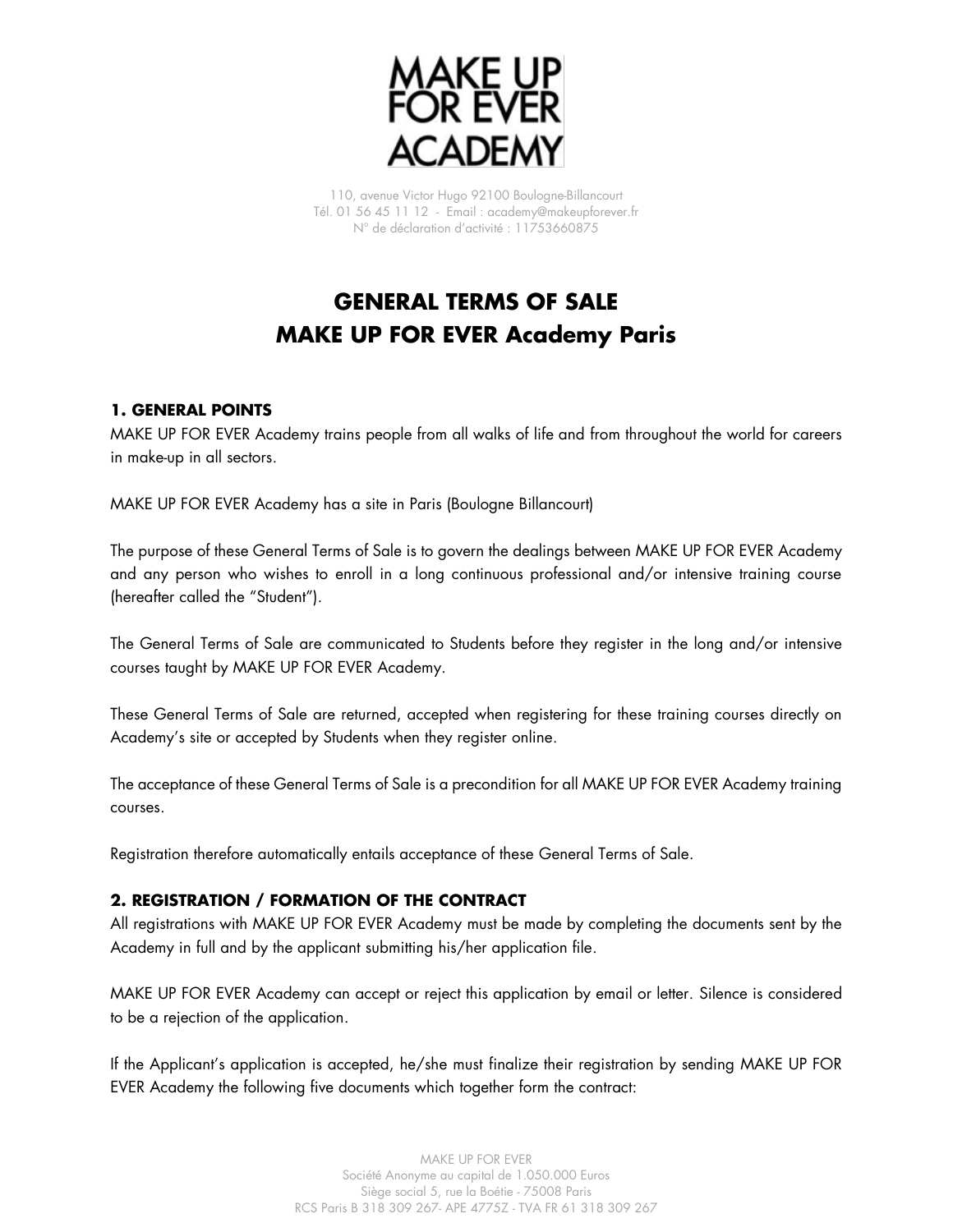

- The signed registration form,
- The training course contract, signed; these General Terms of Sale initialed and signed,
- The certificate of assignment of intellectual property rights, initialed and signed,
- The MAKE UP FOR EVER Academy charter, signed.

The training course contract shall only be final and binding after the withdrawal period stipulated in article 4 of these General Terms of Sale has expired, following which the Student may finalize his or her registration by paying a down payment of 30% of the cost of the training course.

## **3. THE BENEFICIARY OF THE REGISTRATION / ITS STRICTLY PERSONAL NATURE (INTUITU PERSONAE)**

The registration for MAKE UP FOR EVER Academy training courses is strictly personal and cannot be transferred.

MAKE UP FOR EVER Academy therefore reserves the right to refuse access to training courses to any person who attends without being personally registered.

## **4. WITHDRAWAL**

Any person who registers for a training course has a period of fourteen (14) days from the date that the training course contract is signed in which to withdraw.

## **5. SALE PRICE**

The sale price of the training course is the price in force at the time of registration.

Anyone can obtain the prices in force from MAKE UP FOR EVER Academy.

The prices charged by MAKE UP FOR EVER Academy are displayed on its website and in the registration files for the training courses.

Prices are in euros and inclusive of VAT.

MAKE UP FOR EVER Academy reserves the right to modify these prices at any time.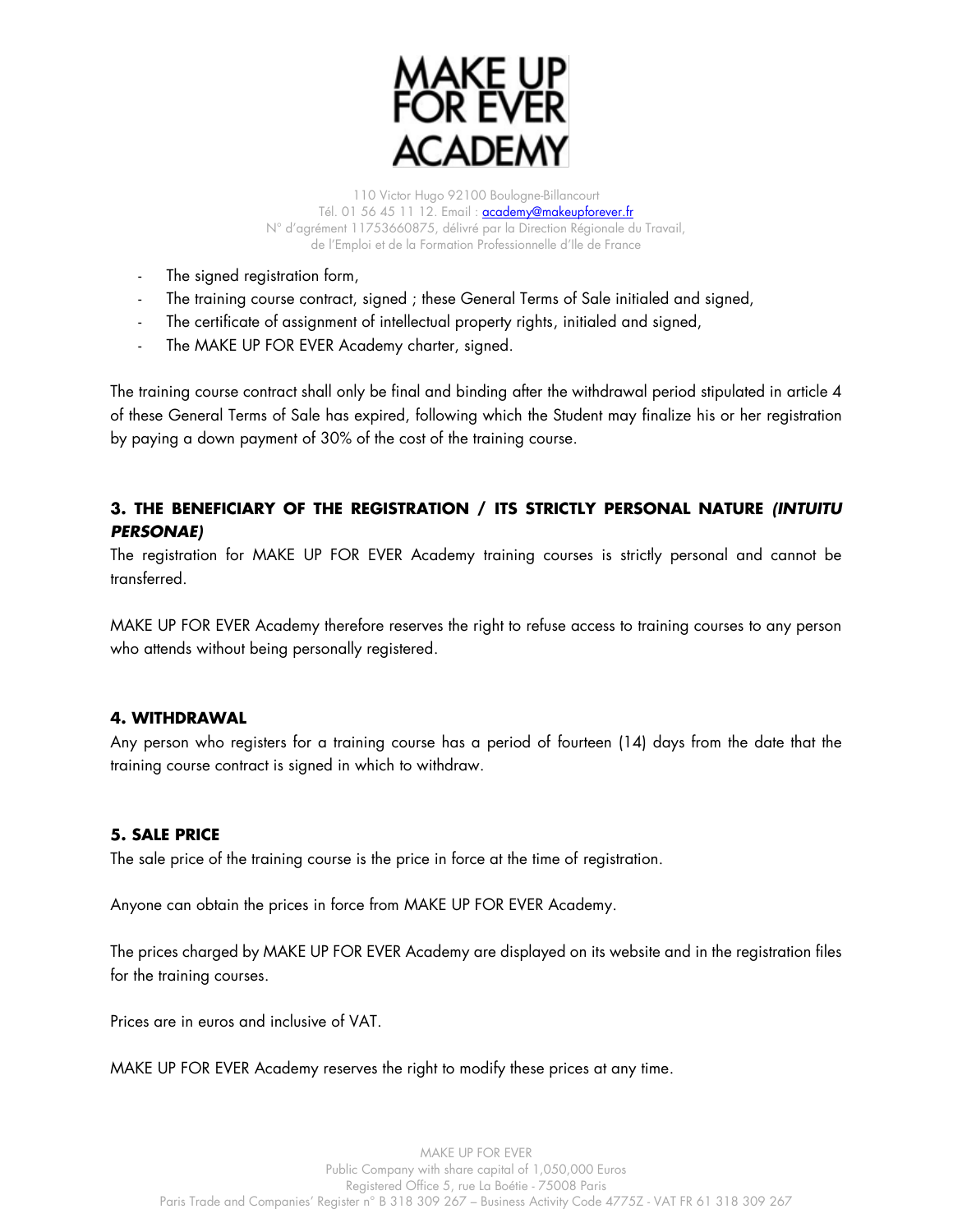

However, these modifications will not affect the price of registrations which are already in progress.

## **6. TERMS OF PAYMENT AND REFUND FOR THE CANCELLATION OF THE TRAINING COURSE**

MAKE UP FOR EVER Academy's training courses can be paid for by debit/credit card, bank transfer, cash, and cheque in accordance with the terms of payment described below, unless indicated to the contrary at the time of registration.

MAKE UP FOR EVER Academy's bank account details or the payment order for cheques shall be sent to the Students on their request when they register.

- A. For all intensive training courses:
	- A down payment of 30% of the course fees must be paid to finalize the registration for the training course ten (10) days at the latest after the registration has been accepted.

MAKE UP FOR EVER Academy shall keep the down payment paid on registration if the Student cancels his/her training course less than forty-eight (48) hours before the training course start date, for any reason.

MAKE UP FOR EVER Academy keeps the down payment in order to cover the costs of paying teachers /trainers which MAKE UP FOR EVER Academy has already engaged on the date of cancellation by the Student.

The down payment shall be returned to the Student if MAKE UP FOR EVER Academy cancels the training course before the course starting date.

MAKE UP FOR EVER Academy shall endeavour to propose other dates if it has to cancel a training course.

▪ The balance must be paid ten (10) working days at the latest before the course starting date.

If the outstanding balance has not been paid (ten) 10 working days before the course starting date, MAKE UP FOR EVER Academy can give the Student formal notice to pay this sum.

If the balance has not been paid within (8) eight days from the receipt of the formal notice, MAKE UP FOR EVER Academy can: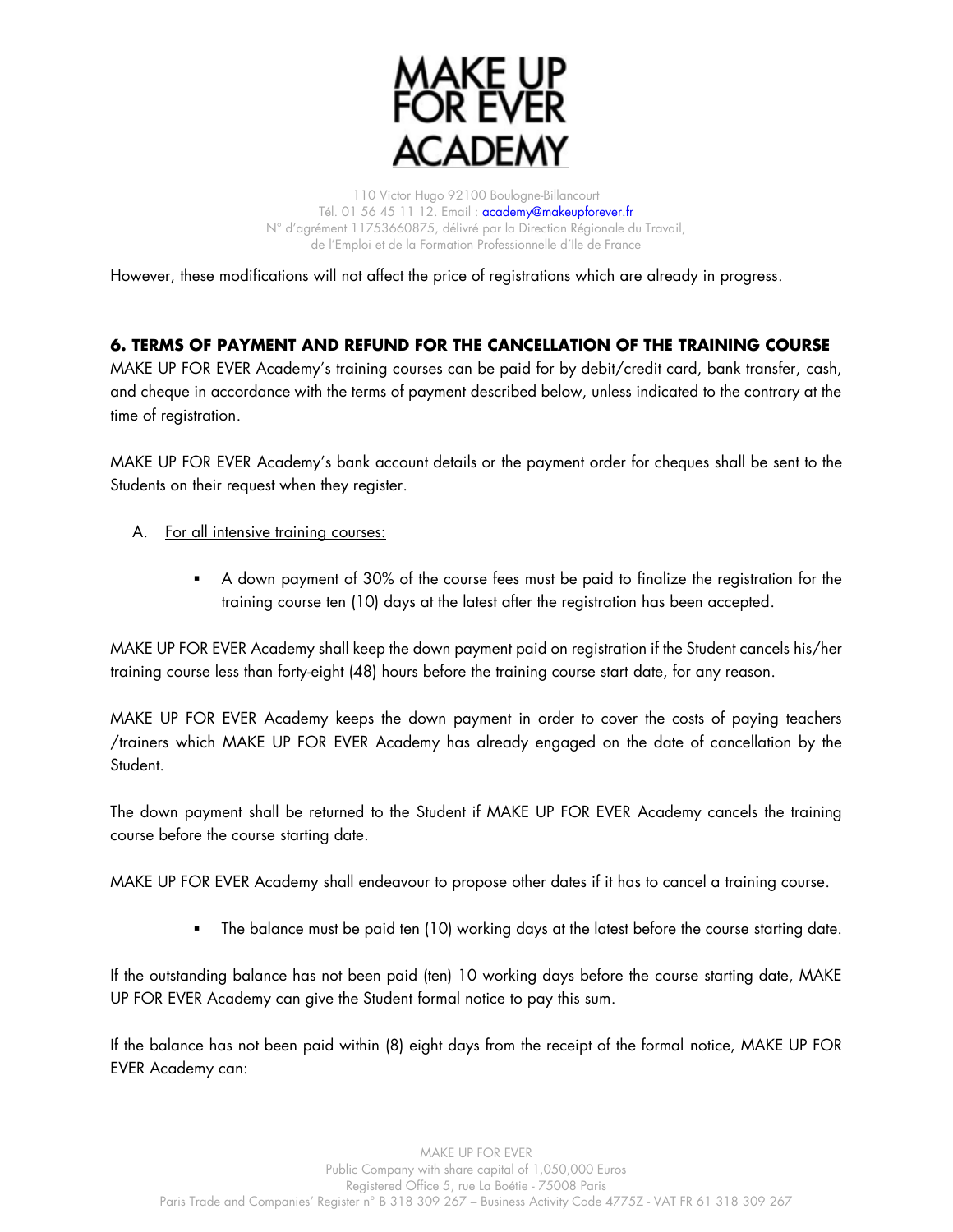

- either cancel the unpaid registration keeping the deposit as compensation if the Student is unable to provide a medical certificate or establish a case of force majeure,
- or collect its debt using any appropriate legal remedies.
- B. For continuous professional training courses:
	- If an individual registers for one or more training courses, the payment for any course is made in several instalments in accordance with the methods explained below:
		- $\circ$  a down payment of 30% at the end of the withdrawal period by the Student to confirm his/her registration,
		- o the balance of the training course in accordance with the payments schedule stipulated in each training contract.
	- If a legal entity enrolls its employees in one or more training courses, the payment for each training course is made in accordance with the terms and conditions stipulated in each training course contract.

If the Student abandons a training course for a reason which is not a case of force majeure, MAKE UP FOR EVER Academy shall keep the sums paid for the training course as compensation.

A Student who has been prevented from attending the training course by a case of force majeure can terminate the contract and only the services which have been provided will be owed on a pro rata basis.

Likewise, if the training course is cancelled by MAKE UP FOR EVER Academy, it shall only keep the sums for the training which has been taught, on a pro rata basis.

MAKE UP FOR EVER Academy shall endeavour to propose other dates if it has to cancel a training course.

If the Student does not respect the training charter handed to him/her on registration, MAKE UP FOR EVER Academy reserves the right to exclude the Student under the terms of article 12 of the Charter. This exclusion will automatically lead to the permanent loss of the sums which have already been paid to MAKE UP FOR EVER Academy.

## **7. PAYMENT BY THIRD PARTY ORGANISATIONS**

If the cost of the training course is covered by a third-party organization, proof of the agreement to pay the costs of the training course must be given to MAKE UP FOR EVER Academy (by hand or by email) at least ten (10) working days before the training course begins.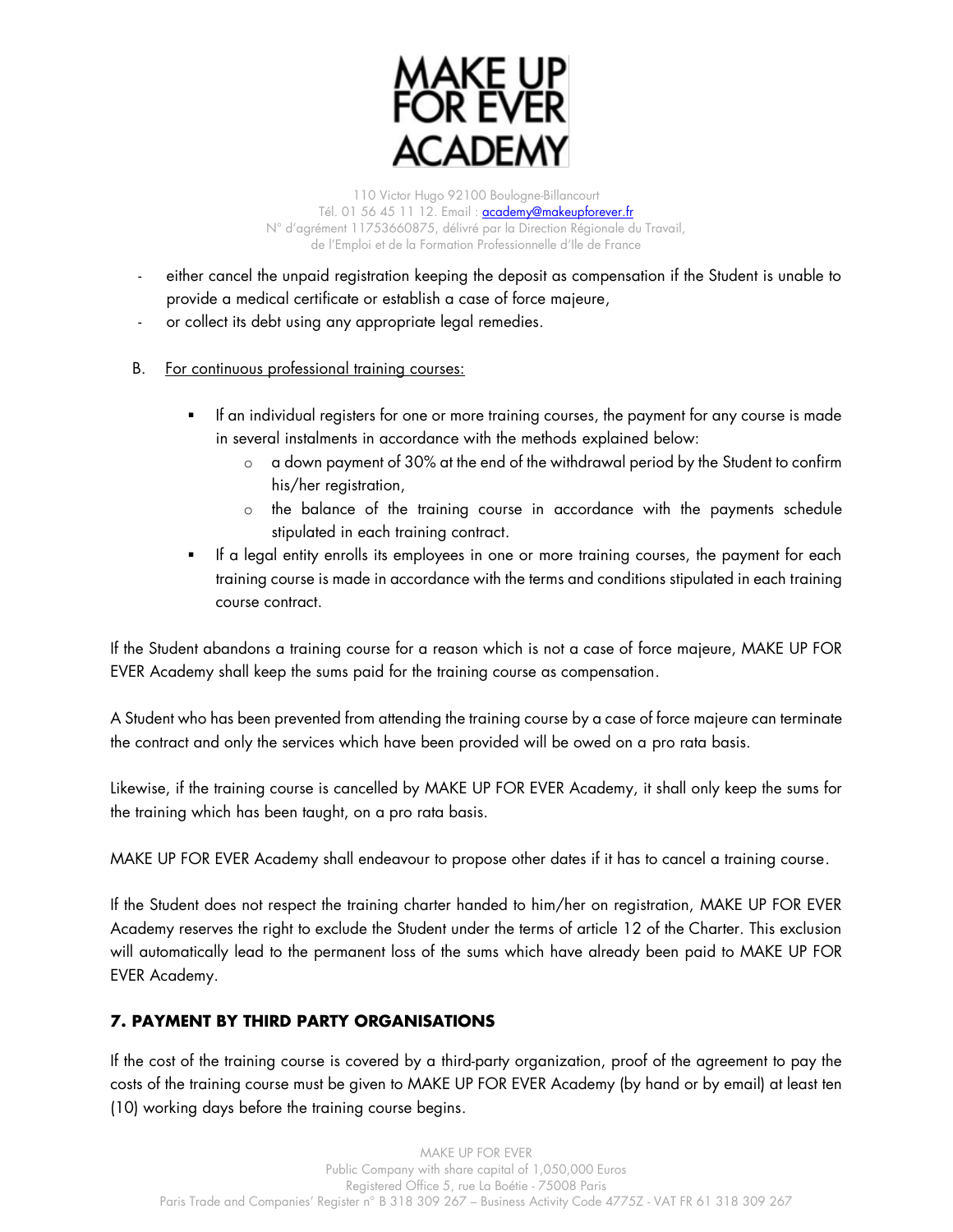

The Student must provide the necessary documentation in order to justify any absence during the training course (in particular medical certificates). If the Student is unable to justify his/her absences and the thirdparty organization refuses to pay the cost of the training course to MAKE UP FOR EVER, the Student in question will owe MAKE UP FOR EVER Academy the whole of the sum which the third-party organization should have paid it.

Therefore, a Student whose costs are covered by a third-party organization expressly undertakes to pay the sums which the said organization might refuse to pay.

## **8. THE PROGRAM TAUGHT AND CLAIMS**

Each Student is informed of all the conditions for teaching the training course and its program when they register with MAKE UP FOR EVER Academy.

MAKE UP FOR EVER Academy's courses are mainly taught in French.

MAKE UP FOR EVER Academy's courses are either taught in class, in its premises or by video conference. Training courses are liable to be taught totally or partially by videoconference:

- When they are adapted to this format, in order to guarantee the quality of the teaching; or,
- Due to circumstances outside MAKE UP FOR EVER Academy's control, such as health measures or recommendations ordered by the authorities to limit the spread of an epidemic or pandemic.

MAKE UP FOR EVER Academy therefore recommends having a good Internet connection and computer equipment (computer or tablet) so the courses taught by videoconference can be followed under the best conditions. MAKE UP FOR EVER Academy shall not be liable for any refund if the Student is unable to follow a course by videoconference due to the lack of a connection or inadequate equipment.

In the event that a scheduled teacher or trainer cannot teach the course due to medical reasons or a case of force majeure, MAKE UP FOR EVER Academy shall use its best efforts to replace him/her with a teacher or trainer of a comparable level. Any modification of this kind cannot give rise to any complaint or refund.

Course programs or schedules can be modified during training courses, and courses which are taught in class, can be modified to teaching by videoconference. This will not give rise to any claim or refund because the level of teaching is not affected.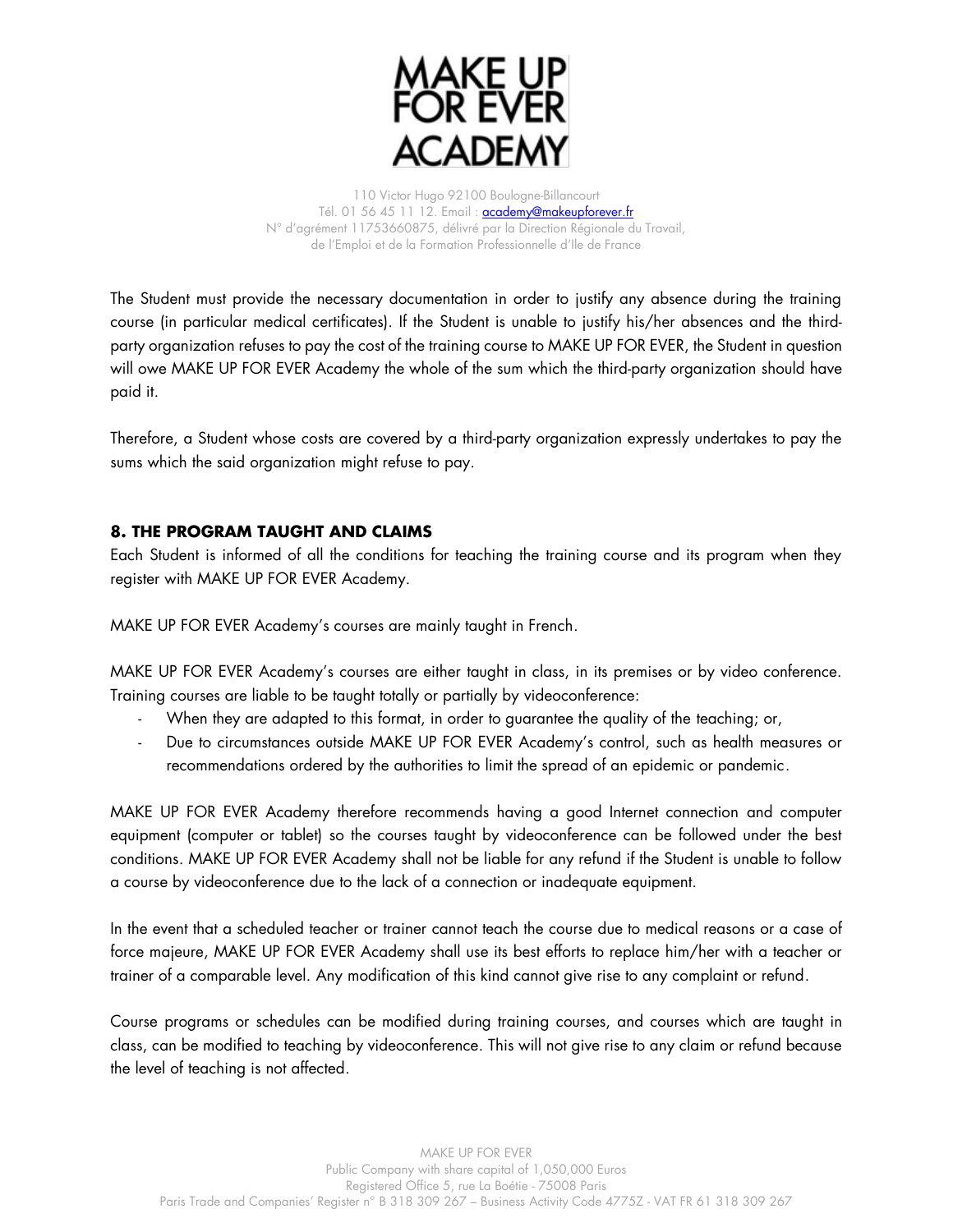

MAKE UP FOR EVER Academy reserves the right to cancel a training course, without any compensation or penalty if the number of students registered for the course is below or equal to three (3). A Student whose training course has been cancelled will be informed as soon as possible and at the latest forty-eight (48) hours before the starting date for the course in question. The Student will then be offered another starting date for the same training course or if this new date is unsuitable, a refund of the down payment which was paid on registration.

## **9. MAKE UP FOR EVER ACADEMY'S OBLIGATIONS**

MAKE UP FOR EVER Academy shall make all the necessary products available to Students to enable courses to be taught properly.

The Student must nevertheless possess:

- His/her own brushes for all training courses which are taught.
- for continuous professional training courses, the obligatory starter kit provided when registering.

A MAKE UP FOR EVER Academy Professional Skills Certificate shall be awarded to the Student at the end of a continuous professional training course providing the Student has respected the Training Charter throughout the training course and obtained adequate results.

A Certificate of Participation will be awarded to Students on intensive training courses by MAKE UP FOR EVER Academy providing the Academy's Charter has been respected throughout the training course.

## **10. USE OF THE IMAGE**

The Student unconditionally agrees to being photographed or filmed and shall permit his/her works to be photographed or filmed within the scope of his/her training course. The Student expressly authorizes MAKE UP FOR EVER Academy, MAKE UP FOR EVER SA and any other company in the LVMH Group to use these photographs or films.

This authorization is granted for all media - in particular brochures, leaflets, booklets, non-advertising displays for MAKE UP FOR EVER brand products, magazines, newspapers, books, CD-ROM, Internet, RH internal communications – for the whole world throughout the duration of the Student's training course as well as for a period of ten (10) years after the end of his/her training course for any reason whatsoever.

It is specified that MAKE UP FOR EVER can use all or some of the images in its internal and external communications, indefinitely, on all mediums, free of charge, and worldwide for informational (including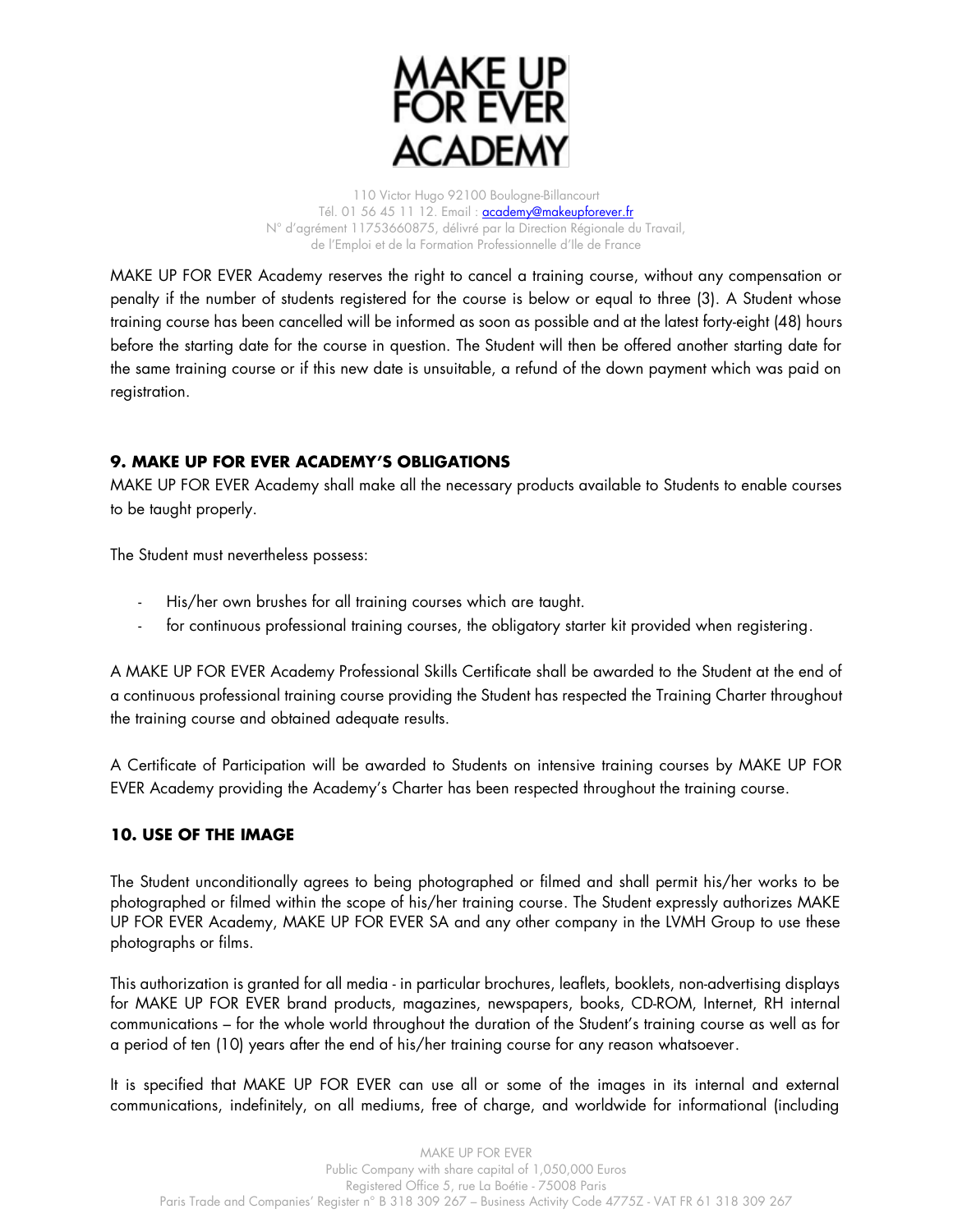

documentaries), historical (including preservation of reproduction of images on its social networks (without reposting them), archival or retrospective purposes (including any tours).

The use of these photographs or films can never be the subject of any financial compensation or compensation in kind to the Student.

However, the Student shall have a right of access to these images and to his/her private data by contacting the Data Controller under the terms stipulated in article 11 of these General Terms of Sale.

## **11. PERSONAL DATA**

MAKE UP FOR EVER Academy shall take the necessary measures to protect the Student's personal data and to process and to use them in compliance with the applicable provisions and notably the European Regulation 2016/679 of 27 April 2016 and the law n°78-17 of 6 January 1978 in its wording which is in force.

In accordance with article L. 6353-9 of the Labour Code, the purpose of the information which is requested in any form whatsoever when selecting applications is only to assess the Student's capacity to follow the training course and therefore has a direct and necessary link with the training action.

The data obtained relating to rejected applications are not conserved.

The data obtained relating to successful applications are conserved during the period of the training course.

To follow up training courses, Students also complete a medical form when they register to prevent any risks and in order to be in a position to treat any chronic health problem or crisis under the best conditions especially types of allergies or epilepsies. These data are conserved exclusively during the period of the training course for the exclusive use of trainers and MAKE UP FOR EVER Academy's staff or any health professional who may asked to treat the Student.

The Student can also register for MAKE UP FOR EVER SA's newsletter when enrolling for the training course. The data which is collected in this context are processed in accordance with the Company's loyalty program and confidentiality policy.

Similarly, if products are purchased during the training course, the data collected are processed in accordance with MAKE UP FOR EVER SA's confidentiality policy accessible [here.](https://www.makeupforever.com/fr/fr/politique-de-confidentialite.html)

Pursuant to the above provisions, the Student has a right to access, query, rectify and delete the personal information concerning him or her which is held by MAKE UP FOR EVER Academy.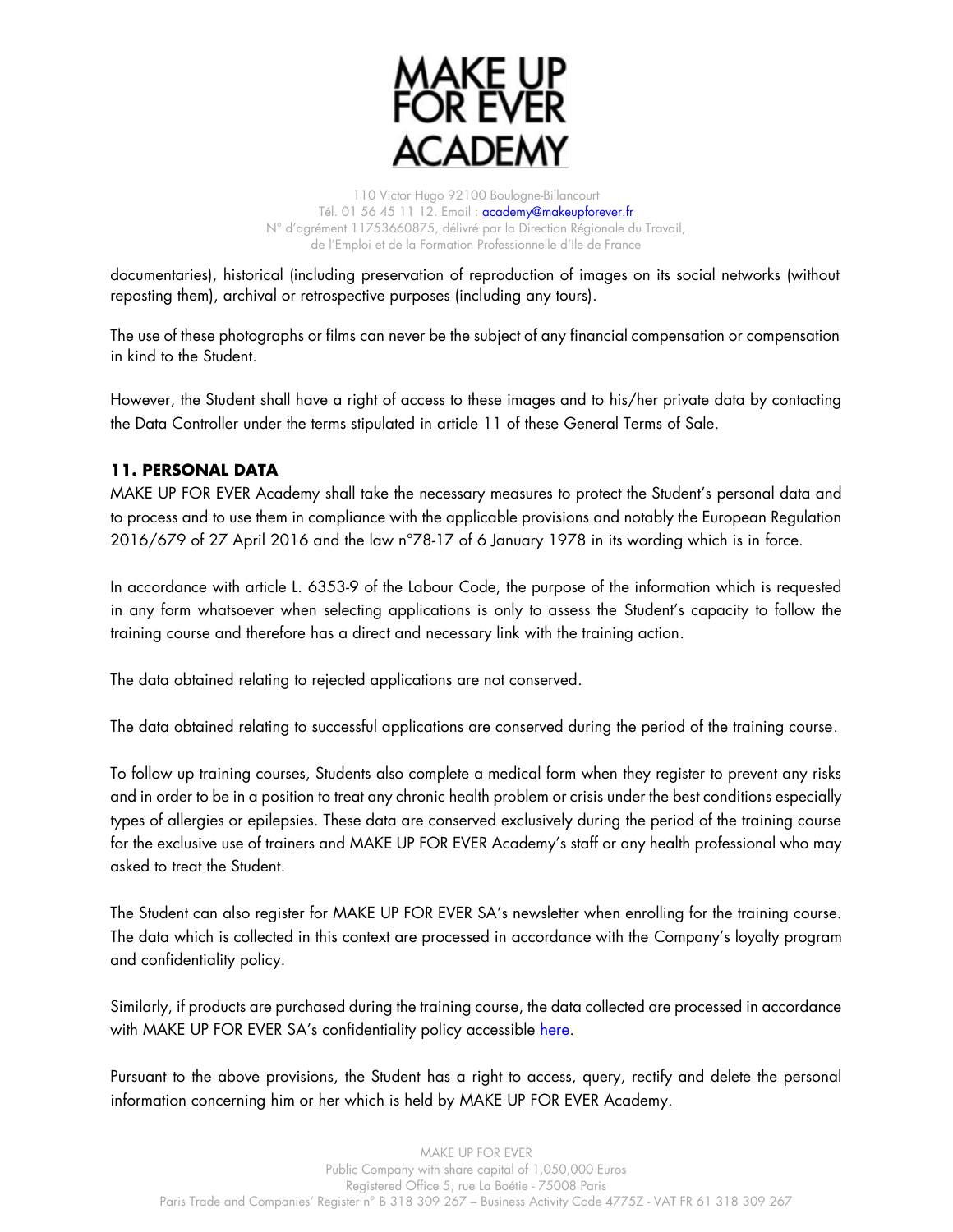

In addition, the Student can request a restriction on processing his or her data and/or their portability.

These rights can be exercised any time by sending a letter to the following address:

MAKE UP FOR EVER Academy Protection of personal data, 110 avenue Victor Hugo 92100 Boulogne Billancourt